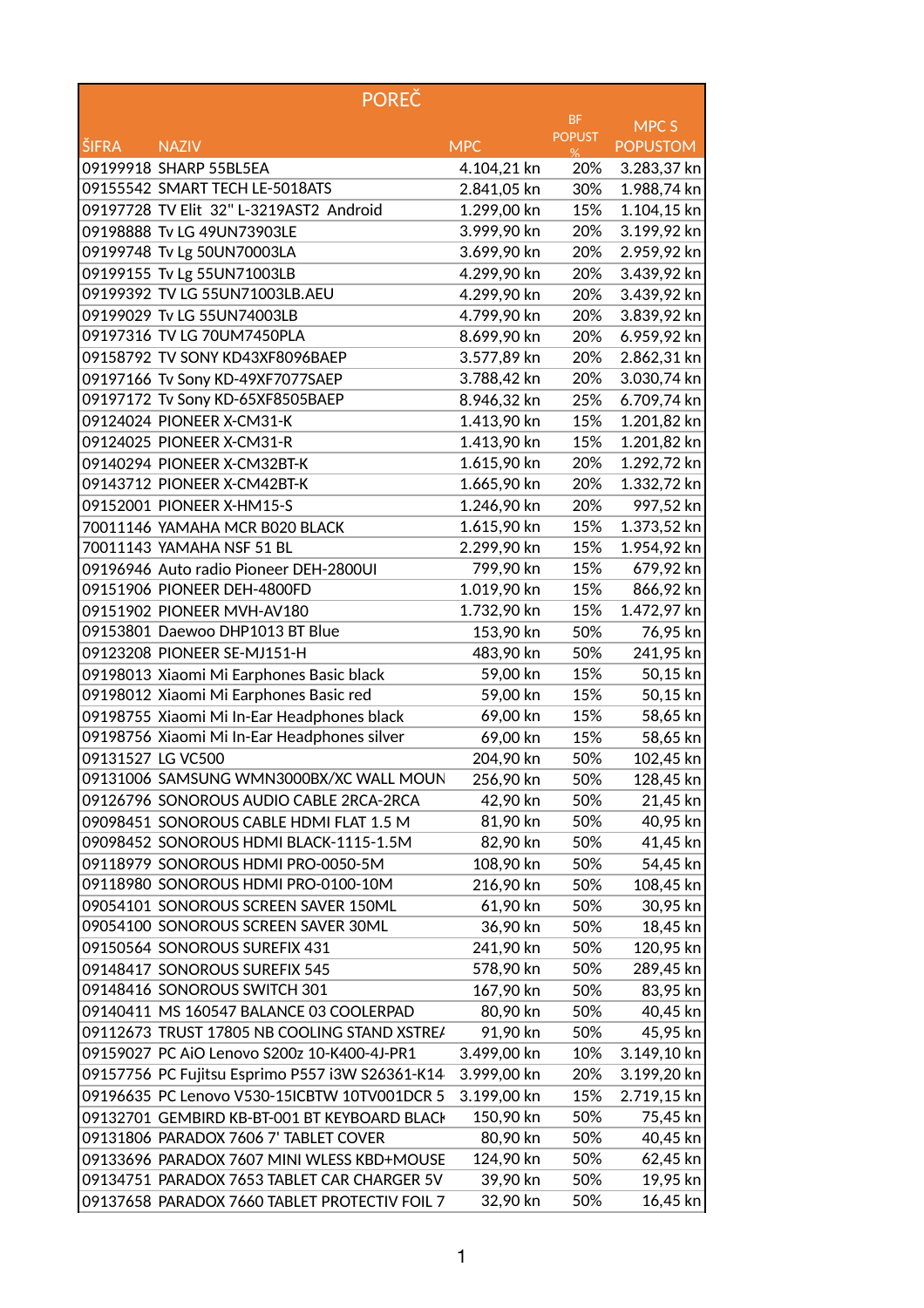| 09137659 PARADOX 7661 TABLET PROTECTIV FOIL 8       | 32,90 kn    | 50% | 16,45 kn  |
|-----------------------------------------------------|-------------|-----|-----------|
| 09137661 PARADOX 7663 TABLET PROTECTIV FOIL 1       | 39,90 kn    | 50% | 19,95 kn  |
| 09143325 SAMSUNG EF-BT530BPEGWW                     | 349,90 kn   | 40% | 209,94 kn |
| 09118987 SONOROUS SCREEN PROTECT. IPAD2 ANT         | 19,90 kn    | 50% | 9,95 kn   |
| 09118986 SONOROUS SCREEN PROTECT. IPAD2 CLEA        | 22,90 kn    | 50% | 11,45 kn  |
| 09132633 VIVANCO TABLET BAG POUCH 7' COLORS         | 49,90 kn    | 50% | 24,95 kn  |
| 09138305 EPSON L210 CISS                            | 1.299,90 kn | 30% | 909,93 kn |
| 09157053 Aula Gaming Mouse Emperor SI983            | 204,90 kn   | 30% | 143,43 kn |
| 09142192 COOLER MASTER SGS-4110-KSMM1 SPEE          | 81,90 kn    | 50% | 40,95 kn  |
| 09142190 COOLER MASTER SGS-4130-KLMM1 SPEE          | 184,90 kn   | 50% | 92,45 kn  |
| 09198581 Miš FRY Gaming Gladiator                   | 69,00 kn    | 20% | 55,20 kn  |
| 09146571 SPEED LINK SL-680001-BKRD AKLYS            | 112,90 kn   | 40% | 67,74 kn  |
| 09138763 SPEED LNIK DIFFERENT MOTIVES               | 40,90 kn    | 40% | 24,54 kn  |
| 09157764 Tipkovnica Aula gaming Surprise Evil SI85! | 223,90 kn   | 30% | 156,73 kn |
| 09157562 Tipkovnica E-Blue Cobra black              | 162,90 kn   | 20% | 130,32 kn |
| 09157567 Tipkovnica e-blue Cobra II backlite black  | 253,90 kn   | 20% | 203,12 kn |
| 09198580 PC zvučnici GNS Helium 600                 | 499,00 kn   | 20% | 399,20 kn |
| 09197542 PC zvučnici Havit 2.1 HV-SF5628BT          | 349,90 kn   | 30% | 244,93 kn |
| 09131805 GEMBIRD MHS-401 HEADPHONES W MIC           | 66,90 kn    | 40% | 40,14 kn  |
| 09135073 D-LINK GO-RT-N300                          | 89,00 kn    | 50% | 44,50 kn  |
| 09197590 SSD Kingston SSD 250GB SA2000M8/2500       | 379,00 kn   | 15% | 322,15 kn |
| 09197591 SSD Kingston SSD 500 GB SA2000M8/500       | 577,90 kn   | 15% | 491,22 kn |
| 09124571 AQPROX APPNBC01BK                          | 30,90 kn    | 50% | 15,45 kn  |
| 09197652 set alata Black & Decker A-7215            | 349,00 kn   | 30% | 244,30 kn |
| 09060929 CALL OF DUTY:ROADS TO VIC PLATINUM F       | 86,90 kn    | 50% | 43,45 kn  |
| 09158139 Microsoft XBox 360 Disneyland Adventure    | 99,90 kn    | 70% | 29,97 kn  |
| 09158141 Microsoft XBox 360 Halo 4                  | 99,90 kn    | 70% | 29,97 kn  |
| 09158142 Microsoft XBox 360 PES 14                  | 99,90 kn    | 70% | 29,97 kn  |
| 09153989 MICROSOFT XBOX360 GAMES FORZA HOI          | 49,00 kn    | 50% | 24,50 kn  |
| 09106078 NINTENDO WII KIRBY'S EPIC YARN             | 210,90 kn   | 70% | 63,27 kn  |
| 09080684 PC STARCRAFT 2: WINGS OF LIBERY            | 69,00 kn    | 50% | 34,50 kn  |
| 09120934 PS3 BATMAN ARKHAM ASYLUM PLATINUI          | 112,90 kn   | 70% | 33,87 kn  |
| 09140588 PS3 BORDERLANDS: THE PRE-SEQUEL            | 149,00 kn   | 80% | 29,80 kn  |
| 09132755 PS3 CALL OF DUTY: GHOSTS                   | 154,90 kn   | 80% | 30,98 kn  |
| 09138329 PS3 DESTINY                                | 79,00 kn    | 60% | 31,60 kn  |
| 09140612 PS3 MIDDLE EARTH: SHADOW OF MORDC          | 129,00 kn   | 80% | 25,80 kn  |
| 09135021 PS3 THIEF                                  | 245,90 kn   | 90% | 24,59 kn  |
| 09134203 PS3 VIRTUAL TENNIS 4 ESSENTIALS            | 112,90 kn   | 70% | 33,87 kn  |
| 09084185 PSP CRASH BANDICOOT MIND OVER MUT          | 63,90 kn    | 50% | 31,95 kn  |
| 09084184 PSP CRASH OF THE TITANS                    | 63,90 kn    | 50% | 31,95 kn  |
| 09139289 XBOX 360 SKYLANDERS TRAP TEAM START        | 553,90 kn   | 50% | 276,95 kn |
| 09082243 SONY PS3 MOTION CONTROLLER CHARGE          | 249,90 kn   | 40% | 149,94 kn |
| 09152070 NOA H3/H3SE PVC CASE BLACK                 | 45,90 kn    | 30% | 32,13 kn  |
| 09152071 NOA H3/H3SE PVC CASE GREEN                 | 45,90 kn    | 30% | 32,13 kn  |
| 09152073 NOA H3/H3SE SILICON ETUI                   | 45,90 kn    | 30% | 32,13 kn  |
| 09152069 NOA MOVES SILICON ETUI+PROTECTIVE C        | 60,90 kn    | 30% | 42,63 kn  |
| 09152067 NOA MOVESE PVC CASE                        | 45,90 kn    | 30% | 32,13 kn  |
| 09134744 PARADOX 7644 TEMP GLASS SAMSUNG S          | 29,90 kn    | 20% | 23,92 kn  |
| 09134746 PARADOX 7646 TEMP.GLASS IPHONE 4           | 29,90 kn    | 20% | 23,92 kn  |
| 09147374 PARADOX 7836 GLASS SAMSUNG GALAXY          | 29,90 kn    | 20% | 23,92 kn  |
| 09147375 PARADOX 7837 GLASS SAMSUNG GALAXY          | 29,90 kn    | 20% | 23,92 kn  |
| 09147376 PARADOX 7838 GLASS SAMSUNG GALAXY          | 29,90 kn    | 20% | 23,92 kn  |
| 09147377 PARADOX 7839 GLASS SAMSUNG GALAXY          | 29,90 kn    | 20% | 23,92 kn  |
| 09146837 PARADOX TEMP. GLASS IPHONE 6 PLUS          | 29,90 kn    | 20% | 23,92 kn  |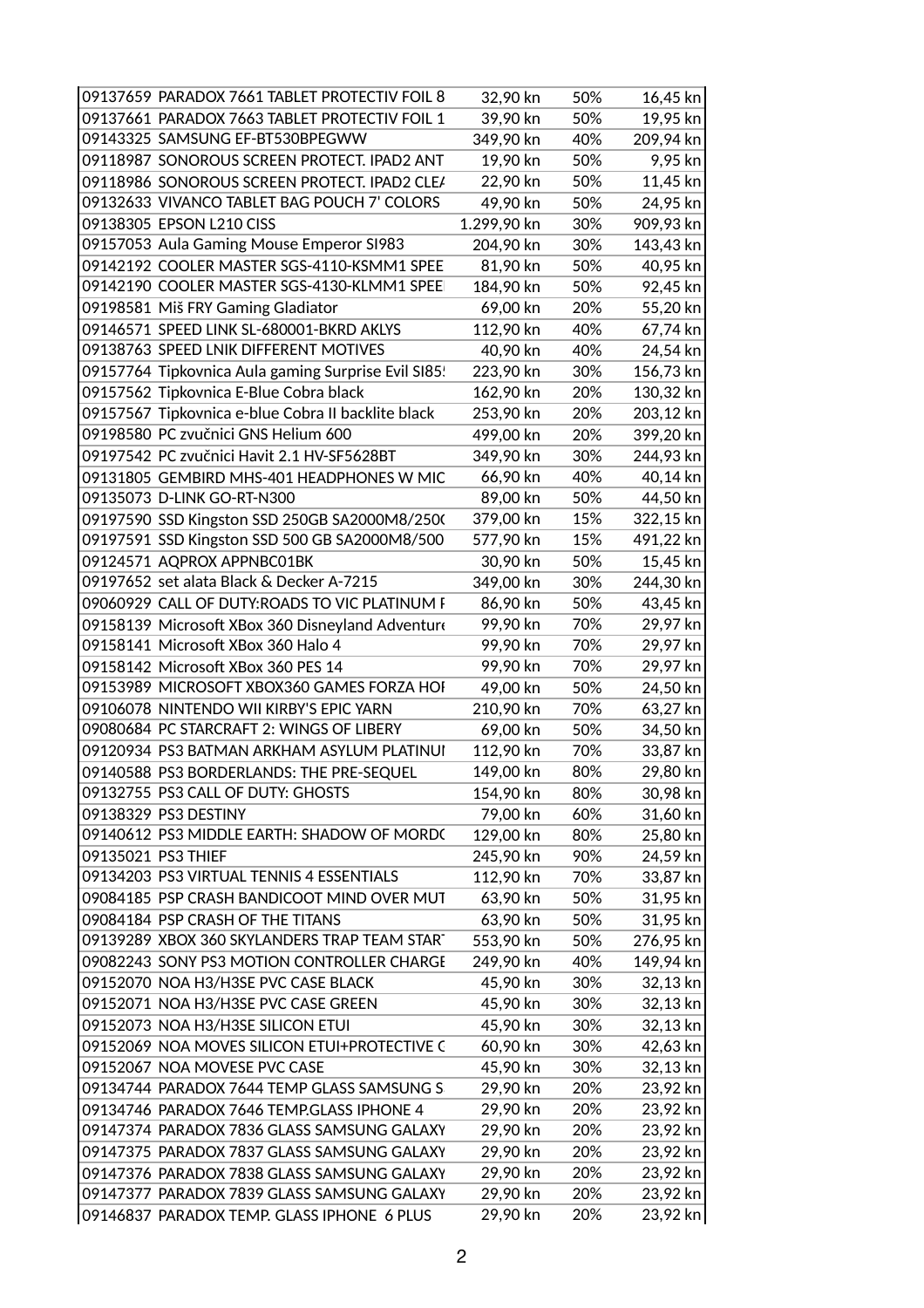| 09146838 PARADOX TEMP. GLASS SAMSUNG A3         | 29,90 kn  | 20% | 23,92 kn               |
|-------------------------------------------------|-----------|-----|------------------------|
| 09146840 PARADOX TEMP. GLASS SAMSUNG S6 EDC     | 29,90 kn  | 20% | 23,92 kn               |
| 09143503 SAMSUNG CHARGING COVER NOTE4 EDG       | 96,90 kn  | 20% | 77,52 kn               |
| 09143320 SAMSUNG EF-CA700BWEGWW                 | 141,90 kn | 20% | 113,52 kn              |
| 09143321 SAMSUNG EF-CG800BBEGWW                 | 139,90 kn | 20% | 111,92 kn              |
| 09143322 SAMSUNG EF-CN910FKEGWW                 | 144,90 kn | 20% | 115,92 kn              |
| 09143323 SAMSUNG EF-CN910FTEGWW                 | 144,90 kn | 20% | 115,92 kn              |
| 09143329 SAMSUNG EF-FJ100BWEGWW                 | 76,90 kn  | 20% | 61,52 kn               |
| 09143330 SAMSUNG EF-PJ100BOEGWW                 | 47,90 kn  | 20% | 38,32 kn               |
| 09143331 SAMSUNG EFP-J100BYEGWW                 | 47,90 kn  | 20% | 38,32 kn               |
| 09143332 SAMSUNG EFW-N915BWEGWW                 | 99,90 kn  | 20% | 79,92 kn               |
| 09143334 SAMSUNG EP-CG900IWEGWW                 | 131,90 kn | 20% | 105,52 kn              |
| 09141360 SAMSUNG GALAXY A3 S.PROTECTOR ET-F.    | 29,90 kn  | 40% | 17,94 kn               |
| 09141778 SAMSUNG GALAXY A7 S.PROTECTOR ET-F.    | 39,90 kn  | 40% | 23,94 kn               |
| 09143511 SAMSUNG GALAXY FLIP COVER EFF-G800     | 121,90 kn | 30% | 85,33 kn               |
| 09143512 SAMSUNG GALAXY FLIP COVER EFF-G800     | 119,90 kn | 30% | 83,93 kn               |
| 09142493 SAMSUNG GALAXY J1 P.COVER EF-PJ100B'   | 47,90 kn  | 30% | 33,53 kn               |
| 09143495 SAMSUNG GALAXY NOTE 4 FLIP WALLET E    | 199,90 kn | 30% | 139,93 kn              |
| 09133434 SAMSUNG GALAXY NOTE3 S-VIEW EF-CNS     | 129,90 kn | 30% | 90,93 kn               |
| 09130438 SAMSUNG GALAXY S4 MINI P. C. EF-PI919  | 49,90 kn  | 20% | 39,92 kn               |
| 09130439 SAMSUNG GALAXY S4 MINI S-VIEW EF-CIS   | 109,90 kn | 20% | 87,92 kn               |
| 09130440 SAMSUNG GALAXY S4 MINI S-VIEW EF-CIS   | 109,90 kn | 20% | 87,92 kn               |
| 09143509 SAMSUNG GALAXY S5 MINI FLIP COVER E    | 111,90 kn | 20% | 89,52 kn               |
| 09143510 SAMSUNG GALAXY S5 MINI FLIP COVER E    | 119,90 kn | 20% | 95,92 kn               |
| 09143506 SAMSUNG GALAXY S5 MINI S VIEW COVE     | 139,90 kn | 20% | 111,92 kn              |
| 09144109 SAMSUNG GALAXY TAB 4 EF-BT530BVE       | 194,90 kn | 20% | 155,92 kn              |
| 09142491 SAMSUNG GRAND PRIME F.WALLET EF-W      | 89,90 kn  | 20% | 71,92 kn               |
| 09142010 SAMSUNG J1 F.COVER EF-FJ100BB          | 79,90 kn  | 20% | 63,92 kn               |
| 09138715 SAMSUNG S3 NEO S-VIEW COVER EF-CI93    | 124,90 kn | 20% |                        |
| 09138716 SAMSUNG S3 NEO S-VIEW COVER EF-CI93    | 129,90 kn | 20% | 99,92 kn               |
| 09141623 SAMSUNG S5 MINI F.COVER EF-FG800BB     | 135,90 kn |     | 103,92 kn<br>108,72 kn |
| 09139199 SAMSUNG S5 MINI F.COVER EF-FG800BW     |           | 20% | 105,52 kn              |
|                                                 | 131,90 kn | 20% |                        |
| 09143492 SAMSUNG WIRELESS CHARGING KIT EPVC     | 199,90 kn | 25% | 149,93 kn              |
| 09144270 VIVAX FLIP COVER FLY 1 BLACK           | 49,90 kn  | 25% | 37,43 kn               |
| 09144271 VIVAX FLIP COVERT FOR FLY 1 WHITE      | 49,90 kn  | 25% | 37,43 kn               |
| 09150810 VIVAX SILICON CASE X450                | 25,90 kn  | 25% | 19,43 kn               |
| 09151232 VIVAX SMART GLASS SCREEN PR.FLY 3      | 25,90 kn  | 25% | 19,43 kn               |
| 09148200 VIVAX SMART SILICON CASE S4012         | 49,90 kn  | 25% | 37,43 kn               |
| 09148203 VIVAX SMART SILICON CASE X500          | 49,90 kn  | 25% | 37,43 kn               |
| 09143498 SAMSUNG GEAR S EP-BR750BB BLACK        | 79,90 kn  | 10% | 71,91 kn               |
| 09143499 SAMSUNG GEAR S EP-BR750BW WHITE        | 79,90 kn  | 10% | 71,91 kn               |
| 09143115 ENERGIZER ULTRA FLAT MICRO USB CABL    | 51,90 kn  | 70% | 15,57 kn               |
| 09143834 MONOPOD MODEL Z07-5 WIRELESS SELFI     | 132,90 kn | 50% | 66,45 kn               |
| 09143757 MSI BT SELFIE BLACK                    | 81,90 kn  | 70% | 24,57 kn               |
| 09143752 MSI SELFIE BLACK                       | 71,90 kn  | 70% | 21,57 kn               |
| 09143755 MSI SELFIE BLUE                        | 71,90 kn  | 70% | 21,57 kn               |
| 09143754 MSI SELFIE GREEN                       | 71,90 kn  | 70% | 21,57 kn               |
| 09143753 MSI SELFIE PINK                        | 71,90 kn  | 70% | 21,57 kn               |
| 09143756 MSI SELFIE RED                         | 71,90 kn  | 70% | 21,57 kn               |
| 09152076 NOA NOALINE DUAL CH SMARTP/TAB/IPA     | 82,90 kn  | 40% | 49,74 kn               |
| 09152166 NOA NOALINE PB 4000MAH STICKY          | 132,90 kn | 40% | 79,74 kn               |
| 09152172 NOA NOALINE SMARTPHONE CAR HOLDE       | 51,90 kn  | 40% | 31,14 kn               |
| 09152075 NOA NOALINE USB 2U1                    | 92,90 kn  | 40% | 55,74 kn               |
| 09155750 NOAline BT zvučnik + powerbank 4000 m; | 139,90 kn | 20% | 111,92 kn              |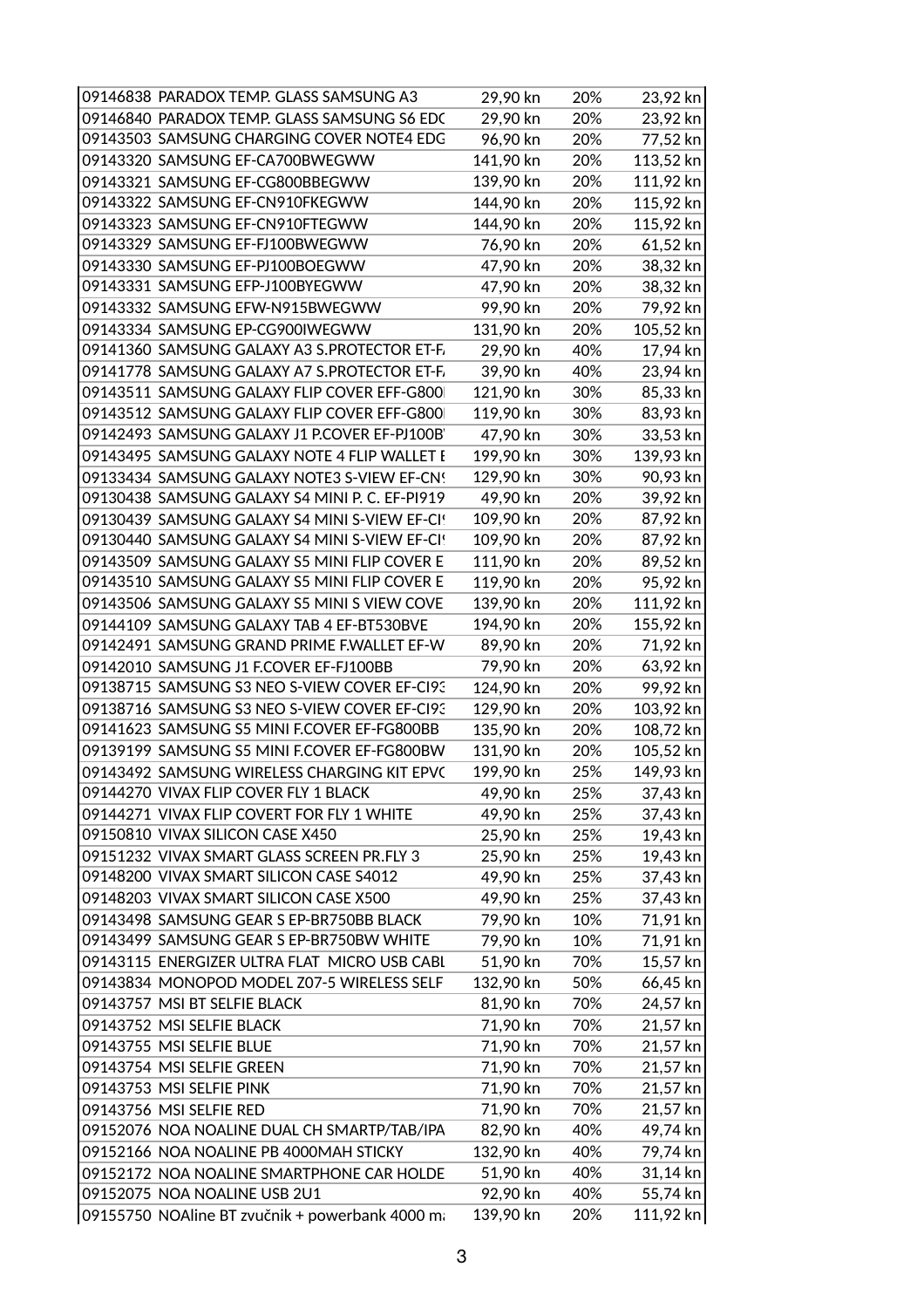| 09137653 PARADOX 7704 POWER BANK YELLOW 26     | 47,90 kn    | 50% | 23,95 kn    |
|------------------------------------------------|-------------|-----|-------------|
| 09137654 PARADOX 7705 POWER BANK BLUE 2600I    | 71,90 kn    | 50% | 35,95 kn    |
| 09155597 SONY CP-E6B Punjač za Smartphone      | 159,90 kn   | 30% | 111,93 kn   |
| 09155598 SONY CP-E6BL Punjač za Smartphone     | 159,90 kn   | 30% | 111,93 kn   |
| 09155322 SONY CP-V3AB PUNJAČ                   | 129,90 kn   | 30% | 90,93 kn    |
| 09155323 SONY CP-V3L PUNJAČ                    | 129,90 kn   | 30% | 90,93 kn    |
| 09155324 SONY CP-V3W PUNJAČ                    | 129,90 kn   | 30% | 90,93 kn    |
| 09198761 Xiaomi Mi Dual Driver Earphones black | 159,00 kn   | 15% | 135,15 kn   |
| 09198760 Xiaomi Mi Dual Driver Earphones white | 159,00 kn   | 15% | 135,15 kn   |
| 09094997 ACMEMADE LITTLE POUCH BLUE GING AN    | 59,90 kn    | 70% | 17,97 kn    |
| 09094996 ACMEMADE LITTLE POUCH PINK GING AN    | 51,90 kn    | 70% | 15,57 kn    |
| 09094999 ACMEMADE LITTLE POUCH RED AM00862     | 59,90 kn    | 70% | 17,97 kn    |
| 09133784 APOLLO C-003 PHOTO BAG                | 30,90 kn    | 70% | 9,27 kn     |
| 09133817 APOLLO E-005 PHOTO BAG                | 30,90 kn    | 70% | 9,27 kn     |
| 09133818 APOLLO F-006 PHOTO BAG HARD CASE      | 30,90 kn    | 70% | 9,27 kn     |
| 09082858 SONY LCM-CXC.AE                       | 299,90 kn   | 50% | 149,95 kn   |
| 09135174 SAMSUNG EX-W16ANW                     | 2.224,90 kn | 50% | 1.112,45 kn |
| 09197003 Bosch HBG675BS1                       | 7.577,89 kn | 15% | 6.441,21 kn |
| 09157608 CANDY FCP 625XL                       | 1.999,89 kn | 15% | 1.699,91 kn |
| 09197995 Candy FCPK 606 XL/E pećnica           | 2.525,26 kn | 15% | 2.146,47 kn |
| 09198468 Gorenje BO717E10X pećnica             | 1.998,94 kn | 15% | 1.699,10 kn |
| 09196938 Gorenje BO735E11XK                    | 2.314,74 kn | 15% | 1.967,53 kn |
| 09157039 INDESIT IFW 6841 JH IX                | 2.092,90 kn | 20% | 1.674,32 kn |
| 09154282 MIELE SET H 2160E + KM 6012           | 6.689,90 kn | 15% | 5.686,42 kn |
| 09158079 Pećnica Bosch HBG5370S0               | 3.472,63 kn | 15% | 2.951,74 kn |
| 09152826 Pećnica piroliza CANDY FCPK606X       | 2.525,26 kn | 15% | 2.146,47 kn |
| 09157949 Ugradbena pećnica Candy FCS 100 W     | 1.198,90 kn | 15% | 1.019,07 kn |
| 09155829 BOSCH PSY6A6B20                       | 3.788,40 kn | 15% | 3.220,14 kn |
| 09108018 CANDY CDE-32/1 X                      | 736,84 kn   | 15% | 626,31 kn   |
| 09135883 CANDY CDG-32/1 SPX                    | 919,90 kn   | 15% | 781,92 kn   |
| 09197059 Candy CHW 6 LBX                       | 1.157,79 kn | 15% | 984,12 kn   |
| 09198385 Candy CMG 3H1B ploča                  | 1.262,11 kn | 15% | 1.072,79 kn |
| 09198206 Candy CMG 3H1X ploča                  | 1.263,06 kn | 15% | 1.073,60 kn |
| 09197257 Gorenje ECT643BSC stakloker           | 2.104,21 kn | 15% | 1.788,58 kn |
| 09198540 Gorenje GW641X plinska ploča          | 2.104,21 kn | 15% | 1.788,58 kn |
| 09169103 Gorenje kuh.ploča stakloker EC641BCSC | 1.830,53 kn | 15% | 1.555,95 kn |
| 09158189 Ploča Candy CDI 30                    | 1.367,90 kn | 15% | 1.162,72 kn |
| 09158136 Ploča Candy CH 64CCW                  | 1.999,90 kn | 15% | 1.699,92 kn |
| 09158392 Ugradbena ploča Candy CH 64DXT        | 1.899,90 kn | 15% | 1.614,92 kn |
| 09157972 Ugradbena ploča Electrolux EHF6241FOK | 1.699,90 kn | 15% | 1.444,92 kn |
| 09157964 Ugradbena ploča Korting KECT322BCSC   | 1.051,58 kn | 15% | 893,84 kn   |
| 09157525 WHIRLPOOL ACM 802 NE                  | 2.313,68 kn | 15% | 1.966,63 kn |
| 09196934 Candy napa CBT 625/2X                 | 947,26 kn   | 15% | 805,17 kn   |
| 09158269 Napa TurboAir GIOIA IX/F/50           | 3.849,90 kn | 30% | 2.694,93 kn |
| 09158268 Napa TurboAir GIOIA/WH/F/50           | 3.849,90 kn | 30% | 2.694,93 kn |
| 09158259 Napa TurboAir IRIS IX/BL/A/90         | 1.579,90 kn | 30% | 1.105,93 kn |
| 09158262 Napa TurboAir LUCREZIA IX/BL/A/60     | 1.459,90 kn | 30% | 1.021,93 kn |
| 09158263 Napa TurboAir LUCREZIA IX/BL/A/90     | 1.579,90 kn | 30% | 1.105,93 kn |
| 09158260 Napa TurboAir NORMA H6 IX/BL/A/60     | 1.599,90 kn | 30% | 1.119,93 kn |
| 09158261 Napa TurboAir NORMA H6 IX/BL/A/90     | 1.799,90 kn | 30% | 1.259,93 kn |
| 09158255 Napa TurboAir PANTHEON IX/A/60        | 1.449,90 kn | 30% | 1.014,93 kn |
| 09158256 Napa TurboAir PANTHEON IX/A/90        | 1.599,90 kn | 30% | 1.119,93 kn |
| 09158252 Napa TurboAir PUGLIA GREY/2L/A/60     | 669,90 kn   | 30% | 468,93 kn   |
| 09158257 Napa TurboAir SEMPIONE IX/A/60        | 1.449,90 kn | 30% | 1.014,93 kn |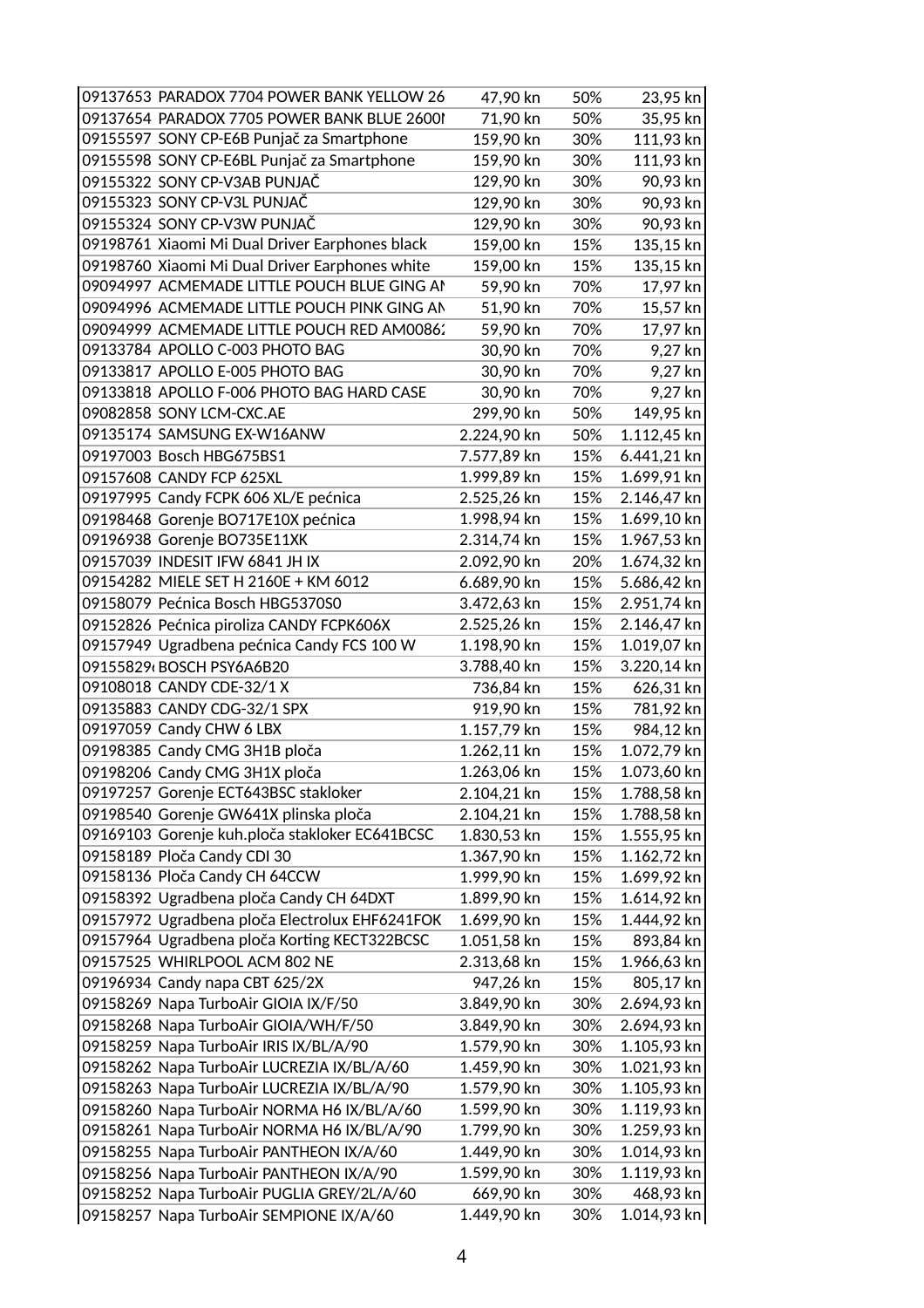| 09158258 Napa TurboAir SEMPIONE IX/A/90         | 1.549,90 kn | 30% | 1.084,93 kn |
|-------------------------------------------------|-------------|-----|-------------|
| 09158254 Napa TurboAir SOFIA H6 IX/A/90         | 1.492,90 kn | 30% | 1.045,03 kn |
| 09158264 Napa TurboAir THUNDER BL/A/60/LX       | 3.339,90 kn | 30% | 2.337,93 kn |
| 09158265 Napa TurboAir THUNDER WH/A/60/LX       | 3.339,90 kn | 30% | 2.337,93 kn |
| 09158253 Napa TurboAir TT14 LX/GRX/F/90         | 769,90 kn   | 30% | 538,93 kn   |
| 09158159 Napa TurboAir TT26 ST/GRX/A/60         | 1.199,90 kn | 30% | 839,93 kn   |
| 09157120 TurboAir KITTY BL/A/60                 | 2.169,90 kn | 30% | 1.518,93 kn |
| 09076184 WHIRLPOOL AKR-861 IX                   | 4.199,90 kn | 15% | 3.569,92 kn |
| 09198130 Candy CCMM 513PW/E štednjak            | 2.420,00 kn | 15% | 2.057,00 kn |
| 09198131 Candy CCVM 512NB/E štednjak            | 2.842,00 kn | 15% | 2.415,70 kn |
| 09199186 Candy CCVM 513NB/E štednjak            | 2.946,31 kn | 15% | 2.504,36 kn |
| 09199627 Candy CGE 548SEEW/E štednjak           | 1.998,95 kn | 15% | 1.699,11 kn |
| 09199626 Candy CME 548SEEW/E štednjak           | 1.998,95 kn | 15% | 1.699,11 kn |
| 09197552 Candy CME 660CMW/E (3+1)               | 3.035,71 kn | 15% | 2.580,35 kn |
| 09197553 Candy CME660MIP/E (3+1)                | 3.125,00 kn | 15% | 2.656,25 kn |
| 09155784 GORENJE K6351XC                        | 3.683,16 kn | 15% | 3.130,69 kn |
| 70011847 Alda 40 Absorb EKO HZXC 40AMN          | 1.355,72 kn | 15% | 1.152,36 kn |
| 09199185 Candy CCBS 6182 XH/2 hladnjak          | 2.946,31 kn | 15% | 2.504,36 kn |
| 09138133 CANDY CCBS-5154 X                      | 2.290,90 kn | 15% | 1.947,27 kn |
| 09197402 Candy CCHM 145                         | 1.973,68 kn | 15% | 1.677,63 kn |
| 09149707 CANDY CCOLS-6172WH                     | 2.799,90 kn | 15% | 2.379,92 kn |
| 09137827 CANDY CCTLS-542 WH                     | 1.420,00 kn | 15% | 1.207,00 kn |
| 09148533 CANDY CCTOS 542 XH                     | 1.599,00 kn | 15% | 1.359,15 kn |
| 09143403 CANDY CCTOS482/WH                      | 1.156,84 kn | 15% | 983,31 kn   |
| 09136948 CANDY CCTOS-542 WH                     | 1.499,90 kn | 15% | 1.274,92 kn |
| 09149098 CANDY CCTUS-482 WH                     | 1.274,90 kn | 40% | 764,94 kn   |
| 09137448 CANDY CCTUS-542 WH                     | 1.699,90 kn | 15% | 1.444,92 kn |
| 09196857 Candy CIO 225NE                        | 2.631,48 kn | 15% | 2.236,76 kn |
| 09197253 Candy CMIOUS 5142WH                    | 2.420,00 kn | 15% | 2.057,00 kn |
| 09199157 Candy CVBNM 6182XP/S hladnjak          | 3.156,84 kn | 15% | 2.683,31 kn |
| 09199229 Candy CVNB 6184X/S1 hladnjak           | 3.367,36 kn | 15% | 2.862,26 kn |
| 09199143 Gorenje FH401CW horizontalna ledenica  | 3.051,58 kn | 15% | 2.593,84 kn |
| 09197443 Gorenje NRK611PS4                      | 3.683,15 kn | 15% | 3.130,68 kn |
| 09198824 Gorenje NRK612SYW4 kombinirani hladnj  | 4.209,47 kn | 15% | 3.578,05 kn |
| 09197428 Gorenje NRK6191MX4                     | 4.104,20 kn | 15% | 3.488,57 kn |
| 09199795 Gorenje NRM8181UX kombinirani hladnja  | 5.893,68 kn | 15% | 5.009,63 kn |
| 09155650 GORENJE RB6288W                        | 2.499,00 kn | 15% | 2.124,15 kn |
| 09197199 Gorenje RK4151ANX                      | 2.631,46 kn | 15% | 2.236,74 kn |
| 09197434 Gorenje RK611PS4                       | 3.262,10 kn | 15% | 2.772,79 kn |
| 09158145 Hladnjak Candy CMCS 5154X              | 2.449,90 kn | 15% | 2.082,42 kn |
| 09155439 Kombinirani hladnjak CANDY CCBS 6182W  | 2.472,63 kn | 15% | 2.101,74 kn |
| 09158014 Kombinirani hladnjak Candy CMDDS 5142  | 1.999,90 kn | 15% | 1.699,92 kn |
| 09158654 Kombinirani hladnjak Candy CMDDS 5142  | 2.099,90 kn | 15% | 1.784,92 kn |
| 09158340 Kombinirani hladnjak Candy CMDS 5122V  | 1.999,90 kn | 15% | 1.699,92 kn |
| 09158815 Kombinirani hladnjak Gorenje RF3121AN\ | 1.788,90 kn | 15% | 1.520,57 kn |
| 09169096 Kombinirani hladnjak RK621PW4 Gorenje  | 3.472,63 kn | 15% | 2.951,74 kn |
| 09198420 LG GBB61PZHZN hladnjak                 | 4.735,79 kn | 15% | 4.025,42 kn |
| 09199448 Lg GTB362PZCZD hladnjak                | 3.683,15 kn | 15% | 3.130,68 kn |
| 09196695 Whirlpool WNF8 T1I W                   | 3.577,89 kn | 15% | 3.041,21 kn |
| 09198205 Candy BWM4 137PH6/1 perilica rublja    | 3.684,11 kn | 15% | 3.131,49 kn |
| 09199869 Candy CS 1071D1/1 perilica rublja      | 2.314,74 kn | 15% | 1.967,53 kn |
| 09155216 CANDY CS 1271D3/1-S                    | 2.232,90 kn | 15% | 1.897,97 kn |
| 09152200 CANDY CS3 1162D3-S                     | 2.999,00 kn | 15% | 2.549,15 kn |
| 09155923 CANDY CS4 1172D3/1                     | 2.326,32 kn | 15% | 1.977,37 kn |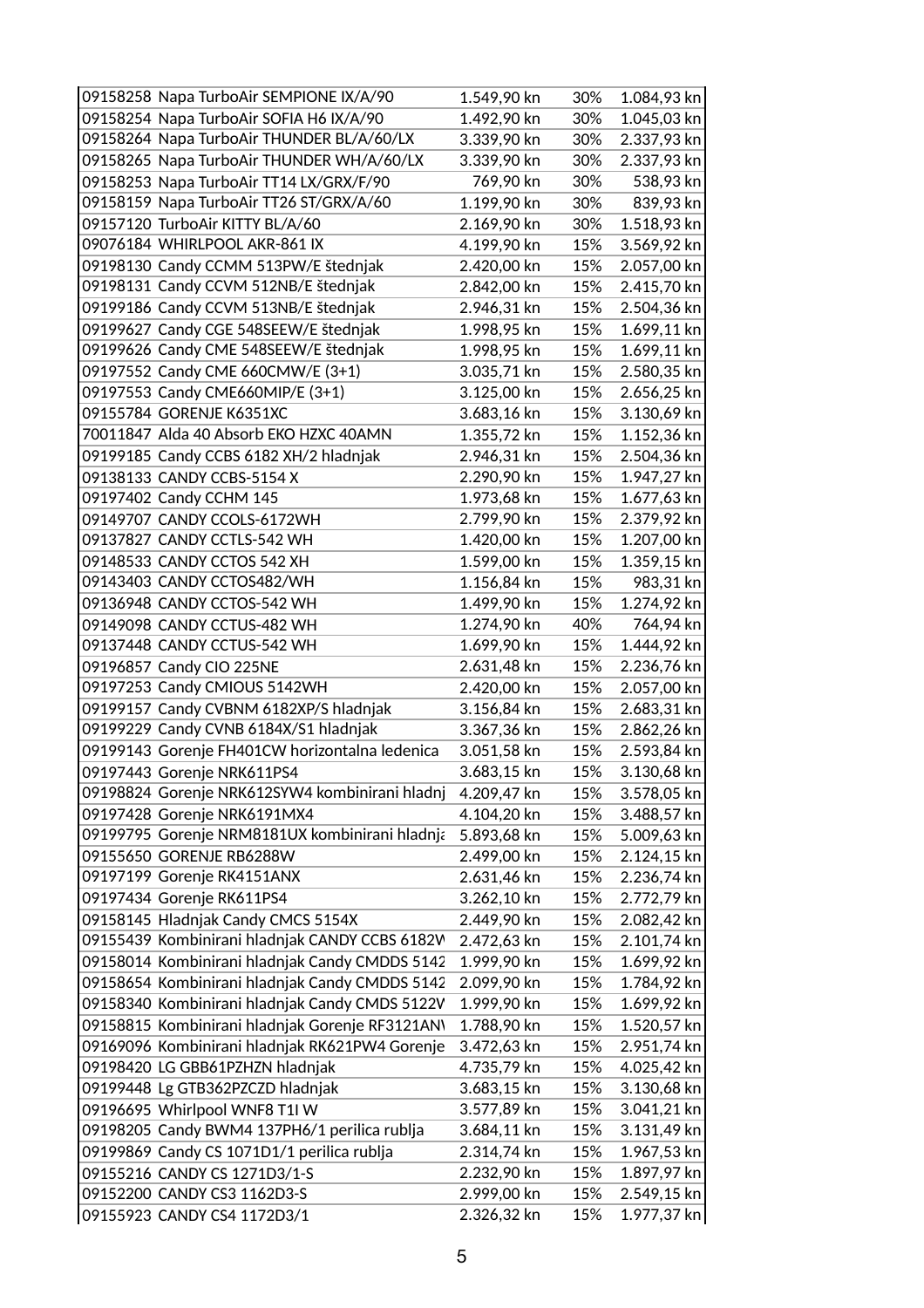| 09152561 CANDY CS4 1262D3                                           | 2.499,00 kn                | 15%        | 2.124,15 kn                |
|---------------------------------------------------------------------|----------------------------|------------|----------------------------|
| 09199870 Candy CSO 1295TB3-S perilica rublja                        | 2.946,33 kn                | 15%        | 2.504,38 kn                |
| 09199621 Candy CSO4 1275TB3/1 perilica rublja                       | 2.630,53 kn                | 15%        | 2.235,95 kn                |
| 09197994 Candy CSS4 1382D3/2 perilica rublja                        | 2.946,32 kn                | 15%        | 2.504,37 kn                |
| 09157245 CANDY CST 372L                                             | 2.598,90 kn                | 15%        | 2.209,07 kn                |
| 09155495 CANDY CST G372D                                            | 2.899,90 kn                | 15%        | 2.464,92 kn                |
| 09199867 Candy CSTG 262DE/1 perilica rublja                         | 2.630,53 kn                | 15%        | 2.235,95 kn                |
| 09199866 Candy CSTG 272DVE/1 perilica rublja                        | 2.841,05 kn                | 15%        | 2.414,89 kn                |
| 09199085 Candy RO4 1274DXHS5/1 perilica rublja                      | 3.367,37 kn                | 15%        | 2.862,26 kn                |
| 09198339 Gorenje WEI72S3S perilica rublja                           | 3.683,16 kn                | 15%        | 3.130,69 kn                |
| 09198978 Gorenje WEI863S perilica rublja                            | 3.577,89 kn                | 15%        | 3.041,21 kn                |
| 09199605 Lg FH2J3TD0N perilica rublja                               | 3.156,84 kn                | 15%        | 2.683,31 kn                |
| 09198875 Lg FH2J3WDN0 perilica rublja                               | 3.051,58 kn                | 15%        | 2.593,84 kn                |
| 09158883 Perilica rublja Gorenje WE60S3                             | 2.630,52 kn                | 15%        | 2.235,94 kn                |
| 09158363 Perilica rublja Gorenje WE823                              | 3.052,52 kn                | 15%        | 2.594,64 kn                |
| 09158212 Perilica rublja Gorenje WEI62S3                            | 3.156,84 kn                | 15%        | 2.683,31 kn                |
| 09158365 Perilica rublja Gorenje WEI723                             | 3.086,90 kn                | 15%        | 2.623,87 kn                |
| 09158653 Perilica rublja Gorenje WEI823                             | 3.263,05 kn                | 15%        | 2.773,59 kn                |
| 09158069 Perilica rublja Gorenje WP60S3                             | 2.420,00 kn                | 15%        | 2.057,00 kn                |
| 09196694 Whirlpool FWG81284W EU                                     | 3.156,84 kn                | 15%        | 2.683,31 kn                |
| 09197702 Bosch WTW85491BY                                           | 6.499,00 kn                | 15%        | 5.524,15 kn                |
| 09197723 Candy CS H7A2DE-S                                          | 3.683,16 kn                | 15%        | 3.130,69 kn                |
| 09199868 Candy CSO C8DG sušilica rublja                             | 2.525,26 kn                | 15%        | 2.146,47 kn                |
| 09197745 Candy GVS H8A2TCE-S                                        | 3.946,33 kn                | 15%        | 3.354,38 kn                |
| 09197715 Gorenje DE83/GI                                            | 5.262,11 kn                | 15%        | 4.472,79 kn                |
| 09169388 Gorenje DP7B sušilica rublja                               | 2.946,32 kn                | 15%        | 2.504,37 kn                |
| 09155765 MIELE TDB 230 WP                                           | 6.735,79 kn                | 15%        | 5.725,42 kn                |
| 09155830 Sušilica rublja CANDY CS C8DG                              | 2.499,90 kn                | 15%        | 2.124,92 kn                |
| 09199839 Bosch SMV6ZCX42E ugradbena perilica po                     | 6.849,00 kn                | 15%        | 5.821,65 kn                |
| 09197661 Candy CDIMN 4D622PB                                        | 3.451,58 kn                | 15%        | 2.933,84 kn                |
| 09157638 CANDY CDI 1L949                                            | 2.399,90 kn                | 15%        | 2.039,92 kn                |
| 09155205 CANDY CDI 2D949                                            | 2.799,90 kn                | 15%        | 2.379,92 kn                |
| 09199864 Candy CDIH 1D952 udragdbena perilica po                    | 2.630,53 kn                | 15%        | 2.235,95 kn                |
| 09197869 Candy CDIN 1L380PB udradbena perilica p                    | 2.630,52 kn                | 15%        | 2.235,94 kn                |
| 09198993 Candy CDIN 2D360PBR perilica posuđa ug                     | 2.841,05 kn                | 15%        | 2.414,89 kn                |
| 09198533 Candy CDIN 2D520PB ugradbena perilca p                     | 3.051,58 kn                | 15%        | 2.593,84 kn                |
| 09157420 CANDY CDP 1L952W                                           | 2.526,21 kn                | 15%        | 2.147,28 kn                |
| 09157418 CANDY CDP 2D947W                                           | 2.599,90 kn                | 15%        | 2.209,92 kn                |
| 09155376 CANDY CDP 2D947X                                           | 2.699,90 kn                | 15%        | 2.294,92 kn                |
| 09199865 Candy CDPH 2L949X perilica posuda                          | 2.735,79 kn                | 15%        | 2.325,42 kn                |
| 09197505 Candy CDPN 2D360PW                                         | 2.735,79 kn                | 15%        | 2.325,42 kn                |
| 09197556 Candy CDPN 4D620PW                                         | 3.750,00 kn                | 15%        | 3.187,50 kn                |
| 09155741 GORENJE GS62010W                                           | 2.946,32 kn                | 15%        | 2.504,37 kn                |
| 09148117 GORENJE GS62115W                                           | 2.630,53 kn                | 15%        | 2.235,95 kn                |
| 09196706 Gorenje GV55110                                            | 3.788,41 kn                | 15%        | 3.220,15 kn                |
| 09158409 Perilica posuda Aeg FSB52610Z                              | 4.104,90 kn                | 15%        | 3.489,17 kn                |
| 09157694 Perilica posuda Whirlpool WFE 2B19 X                       | 3.156,90 kn                | 15%        | 2.683,37 kn                |
| 09196718 Whirlpool WSFE 2B19 EU                                     | 2.842,09 kn                | 15%        | 2.415,78 kn                |
| 09196912 Elit klima INV-12RB WIFI                                   | 2.842,00 kn                | 15%        | 2.415,70 kn                |
| 09196913 Elit klima INV-12RW                                        | 2.526,21 kn                | 15%        | 2.147,28 kn                |
| 09196914 Elit klima INV-12RW WIFI                                   | 2.630,53 kn                | 15%        | 2.235,95 kn                |
| 09198725 Elit mobilna klima E-20<br>09158108 Klima uređaj LG PC12SQ | 1.788,43 kn<br>4.946,32 kn | 15%<br>15% | 1.520,17 kn<br>4.204,37 kn |
| 09158113 Klima uređaj LG S18EQ                                      | 6.525,26 kn                | 15%        | 5.546,47 kn                |
|                                                                     |                            |            |                            |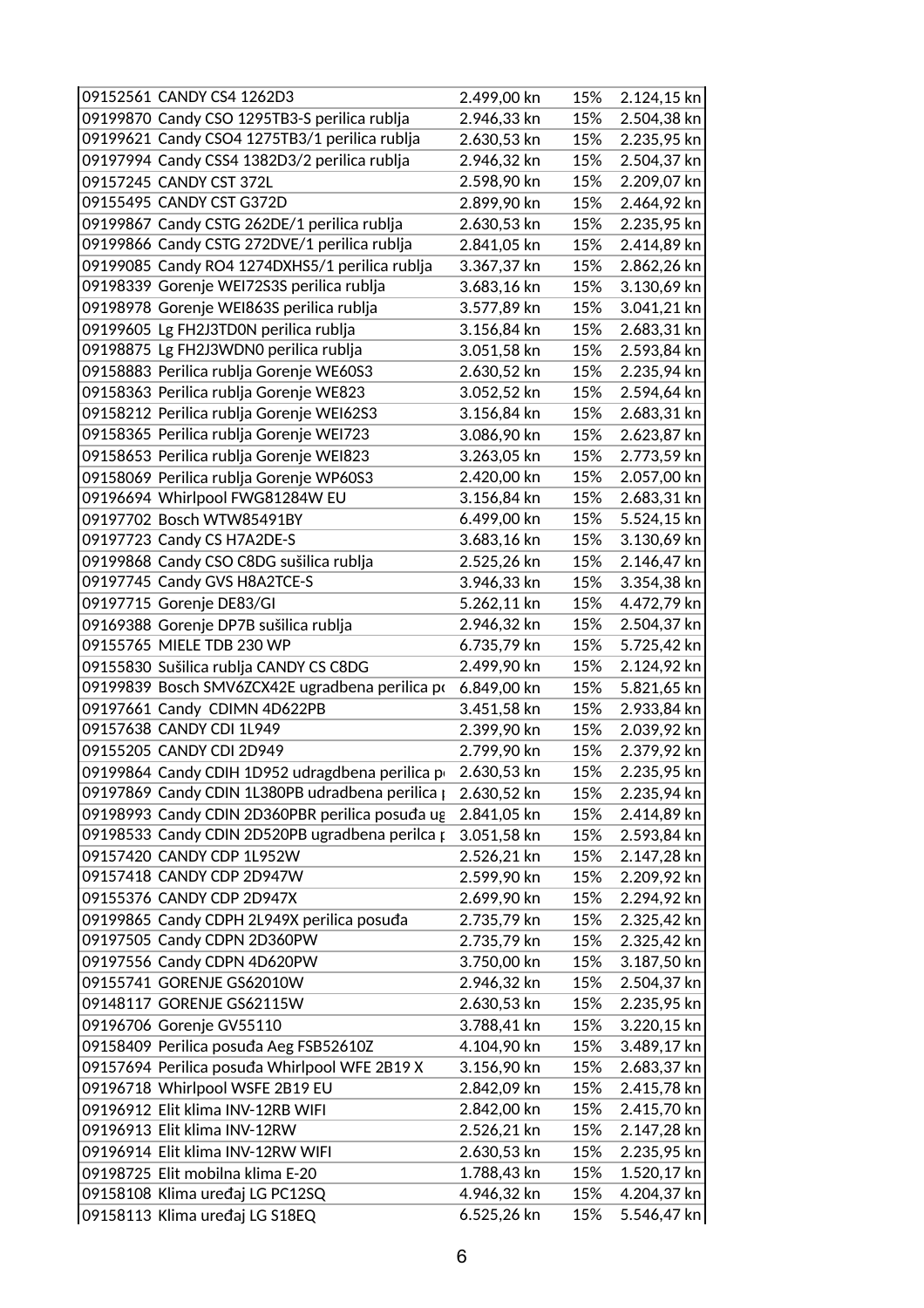| 09158110 Klima uređaj Samsung AR12NXFPEWQNE         | 3.683,16 kn | 15% | 3.130,69 kn |
|-----------------------------------------------------|-------------|-----|-------------|
| 09196557 LG S12EQ.NSJ/ S12EQ.UA3 klima inverter     | 3.788,90 kn | 15% | 3.220,57 kn |
| 09197235 Quadro PAC-350CH Eskimo                    | 2.842,00 kn | 18% | 2.330,44 kn |
| 09150587 SAMSUNG AR-12KSPDBWKNEU                    | 6.388,42 kn | 20% | 5.110,74 kn |
| 09040819 SAMSUNG HAFIN2                             | 399,90 kn   | 15% | 339,92 kn   |
| 09121955 WHIRLPOOL WP-DRYER ODOR                    | 69,90 kn    | 15% | 59,42 kn    |
| 09158652 Perilica sušilica Candy GVSW 485D/5        | 4.104,90 kn | 15% | 3.489,17 kn |
| 09198108 Whirlpool FWDG861488 EU perilica - suši    | 4.630,53 kn | 15% | 3.935,95 kn |
| 09148443 MELITTA ANTI CALC 4/1 CAFFEO               | 20,90 kn    | 65% | 7,32 kn     |
| 09169244 AEG epilator LS 5652                       | 90,90 kn    | 35% | 59,09 kn    |
| 09196924 Babyliss G933E IPL                         | 947,28 kn   | 35% | 615,73 kn   |
| 09107874 BRAUN S7-7791 W D                          | 1.052,53 kn | 45% | 578,89 kn   |
| 09159024 IPL epilator 100K Babyliss G972PE          | 1.499,00 kn | 35% | 974,35 kn   |
| 70011850 Alda Prime Chrome HOI-H1202                | 530,44 kn   | 25% | 397,83 kn   |
| 70011851 Alda Compact 1200 672                      | 215,92 kn   | 25% | 161,94 kn   |
| 70011852 Alda Vision 1800B 67588DB                  | 327,92 kn   | 25% | 245,94 kn   |
| 09120007 BABYLISS 5250 E                            | 199,00 kn   | 30% | 139,30 kn   |
| 09199364 BaByliss 5513PE Velvet Orchid sušilo za kc | 269,00 kn   | 30% | 188,30 kn   |
| 09198308 BaByliss 5721PE sušilo za kosu SET         | 299,00 kn   | 30% | 209,30 kn   |
| 09148653 BABYLISS 6604 E                            | 269,00 kn   | 30% | 188,30 kn   |
| 09197383 Babyliss 6609E                             | 289,90 kn   | 30% | 202,93 kn   |
| 09155100 BABYLISS 6614E                             | 479,00 kn   | 30% | 335,30 kn   |
| 09198403 BaByliss 6730E sušilo za kosu              | 479,00 kn   | 30% | 335,30 kn   |
| 09153925 BABYLISS D 322E                            | 199,00 kn   | 30% | 139,30 kn   |
| 09152550 BABYLISS D-302RE                           | 149,00 kn   | 30% | 104,30 kn   |
| 09155094 BABYLISS D413PE                            | 335,00 kn   | 30% | 234,50 kn   |
| 09041900 REMINGTON SPF-720/F710                     | 1.529,90 kn | 70% | 458,97 kn   |
| 09158148 Sušilo za kosu Babyliss 6614DE             | 447,90 kn   | 30% | 313,53 kn   |
| 09198700 BaByliss BG120E                            | 299,00 kn   | 30% | 209,30 kn   |
| 09154273 BABYLISS E696E                             | 149,00 kn   | 30% | 104,30 kn   |
| 09150276 BABYLISS E712PE                            | 233,90 kn   | 30% | 163,73 kn   |
| 09153891 BABYLISS E824E                             | 149,00 kn   | 30% | 104,30 kn   |
| 09198669 BaByliss E846E trimer za bradu             | 279,00 kn   | 30% | 195,30 kn   |
| 09151123 BABYLISS E846FPE                           | 279,00 kn   | 30% | 195,30 kn   |
| 09155311 BABYLISS E876E                             | 610,90 kn   | 30% | 427,63 kn   |
| 09199351 BaByliss MT725 multi trimer                | 249,00 kn   | 30% | 174,30 kn   |
| 09199352 BaByliss MT725E multi trimer               | 349,00 kn   | 30% | 244,30 kn   |
| 09198693 BaByliss MT728E višenamjenski trimer       | 369,00 kn   | 30% | 258,30 kn   |
| 09154998 BABYLISS T800E                             | 229,00 kn   | 30% | 160,30 kn   |
| 09155051 BABYLISS T820E                             | 209,00 kn   | 30% | 146,30 kn   |
| 09155546 BABYLISS T830E                             | 319,00 kn   | 30% | 223,30 kn   |
| 09198671 BaByliss T831E trimer                      | 269,00 kn   | 30% | 188,30 kn   |
| 09198672 BaByliss T861E trimer                      | 299,00 kn   | 30% | 209,30 kn   |
| 09199350 BaByliss T881E trimer                      | 359,00 kn   | 30% | 251,30 kn   |
| 09198673 BaByliss T885E trimer                      | 399,00 kn   | 30% | 279,30 kn   |
| 09154883 DAEWOO DHC-2105 C                          | 119,00 kn   | 50% | 59,50 kn    |
| 09144093 ROWENTA TN4800F0                           | 448,90 kn   | 35% | 291,79 kn   |
| 09198312 Ardes AR382 plinska grijalica              | 679,00 kn   | 30% | 475,30 kn   |
| 09147014 ELIT 11RFE                                 | 449,90 kn   | 30% | 314,93 kn   |
| 09199689 Elit 9R uljni radijator                    | 349,00 kn   | 30% | 244,30 kn   |
| 09152517 ELIT 9RFE                                  | 419,00 kn   | 30% | 293,30 kn   |
| 09153534 ELIT BH-12                                 | 159,90 kn   | 30% | 111,93 kn   |
| 09155717 ELIT CAL 12                                | 109,90 kn   | 30% | 76,93 kn    |
| 09152514 ELIT CAL-06                                | 99,99 kn    | 30% | 69,99 kn    |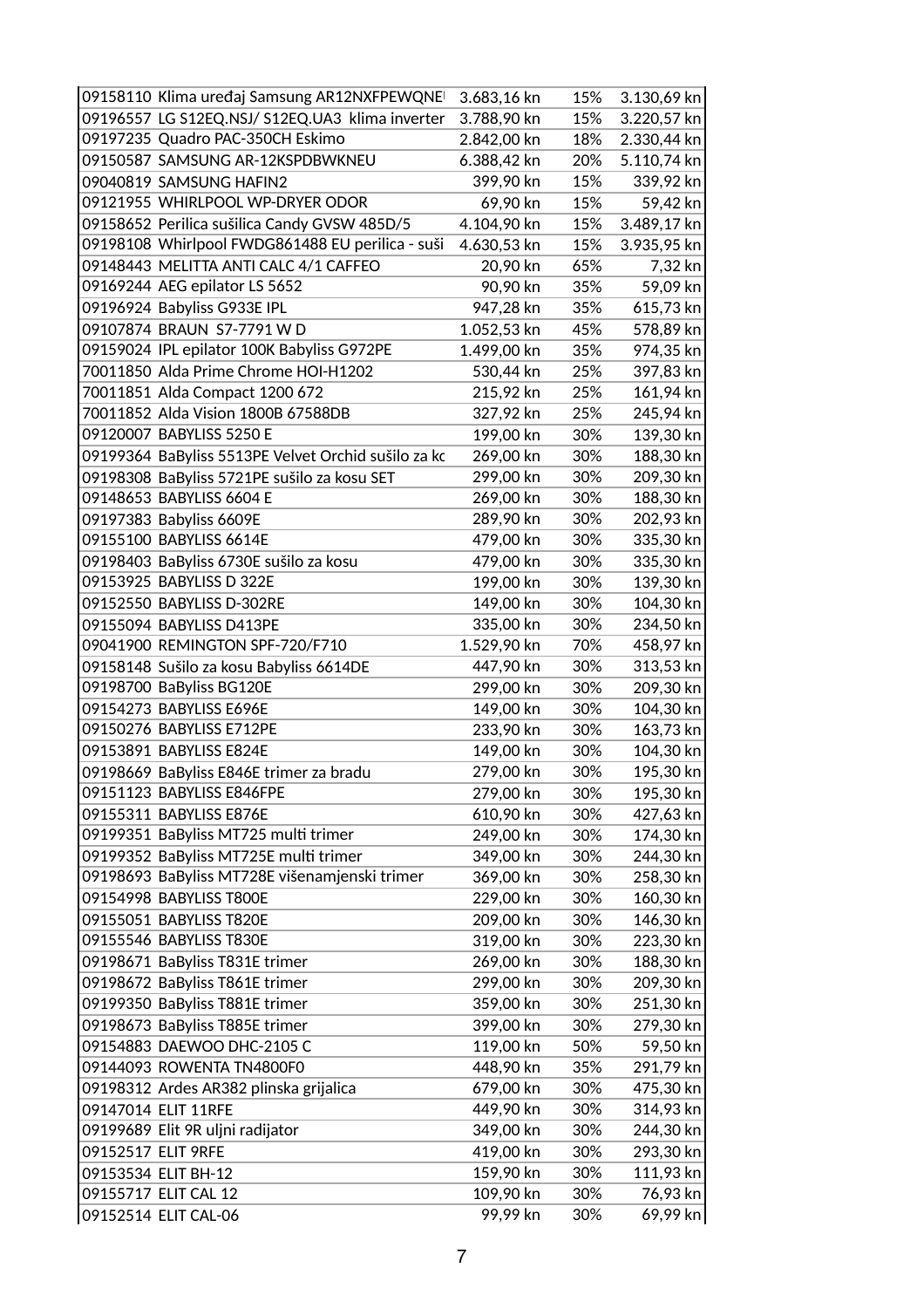| 09147111 ELIT CON 11 TURBO<br>251,90 kn<br>176,33 kn<br>30%<br>09153533 ELIT CON-09S<br>169,00 kn<br>118,30 kn<br>30%<br>09155718 ELIT PH-150A<br>237,30 kn<br>339,00 kn<br>30%<br>379,00 kn<br>30%<br>265,30 kn<br>09155719 ELIT PH-200A<br>09152516 ELIT PH-250A<br>419,00 kn<br>30%<br>293,30 kn<br>09155720 ELIT PH-250A LED<br>499,00 kn<br>30%<br>349,30 kn<br>09152513 ELIT PTC-10<br>289,00 kn<br>30%<br>202,30 kn<br>09155724 ELIT T-1800<br>699,90 kn<br>489,93 kn<br>30%<br>09158954 Grijalica Elit CPH450<br>398,93 kn<br>569,90 kn<br>30%<br>09146931 KUMTEL TH-1800<br>770,90 kn<br>539,63 kn<br>30%<br>09155721 LUXELL LX-2811<br>549,00 kn<br>384,30 kn<br>30%<br>09199690 Tectro plinska grijalica<br>649,00 kn<br>30%<br>454,30 kn<br>09155426 ELIT AC 12s<br>619,00 kn<br>30%<br>433,30 kn<br>09154965 ELIT AIR COOLER AC 17<br>629,00 kn<br>440,30 kn<br>30%<br>09155193 ELIT BOXF-14<br>149,90 kn<br>104,93 kn<br>30%<br>09198704 Elit BTF-20 stupni ventilator<br>419,30 kn<br>599,00 kn<br>30% |
|-----------------------------------------------------------------------------------------------------------------------------------------------------------------------------------------------------------------------------------------------------------------------------------------------------------------------------------------------------------------------------------------------------------------------------------------------------------------------------------------------------------------------------------------------------------------------------------------------------------------------------------------------------------------------------------------------------------------------------------------------------------------------------------------------------------------------------------------------------------------------------------------------------------------------------------------------------------------------------------------------------------------------|
|                                                                                                                                                                                                                                                                                                                                                                                                                                                                                                                                                                                                                                                                                                                                                                                                                                                                                                                                                                                                                       |
|                                                                                                                                                                                                                                                                                                                                                                                                                                                                                                                                                                                                                                                                                                                                                                                                                                                                                                                                                                                                                       |
|                                                                                                                                                                                                                                                                                                                                                                                                                                                                                                                                                                                                                                                                                                                                                                                                                                                                                                                                                                                                                       |
|                                                                                                                                                                                                                                                                                                                                                                                                                                                                                                                                                                                                                                                                                                                                                                                                                                                                                                                                                                                                                       |
|                                                                                                                                                                                                                                                                                                                                                                                                                                                                                                                                                                                                                                                                                                                                                                                                                                                                                                                                                                                                                       |
|                                                                                                                                                                                                                                                                                                                                                                                                                                                                                                                                                                                                                                                                                                                                                                                                                                                                                                                                                                                                                       |
|                                                                                                                                                                                                                                                                                                                                                                                                                                                                                                                                                                                                                                                                                                                                                                                                                                                                                                                                                                                                                       |
|                                                                                                                                                                                                                                                                                                                                                                                                                                                                                                                                                                                                                                                                                                                                                                                                                                                                                                                                                                                                                       |
|                                                                                                                                                                                                                                                                                                                                                                                                                                                                                                                                                                                                                                                                                                                                                                                                                                                                                                                                                                                                                       |
|                                                                                                                                                                                                                                                                                                                                                                                                                                                                                                                                                                                                                                                                                                                                                                                                                                                                                                                                                                                                                       |
|                                                                                                                                                                                                                                                                                                                                                                                                                                                                                                                                                                                                                                                                                                                                                                                                                                                                                                                                                                                                                       |
|                                                                                                                                                                                                                                                                                                                                                                                                                                                                                                                                                                                                                                                                                                                                                                                                                                                                                                                                                                                                                       |
|                                                                                                                                                                                                                                                                                                                                                                                                                                                                                                                                                                                                                                                                                                                                                                                                                                                                                                                                                                                                                       |
|                                                                                                                                                                                                                                                                                                                                                                                                                                                                                                                                                                                                                                                                                                                                                                                                                                                                                                                                                                                                                       |
|                                                                                                                                                                                                                                                                                                                                                                                                                                                                                                                                                                                                                                                                                                                                                                                                                                                                                                                                                                                                                       |
|                                                                                                                                                                                                                                                                                                                                                                                                                                                                                                                                                                                                                                                                                                                                                                                                                                                                                                                                                                                                                       |
| 09155190 ELIT F-16<br>97,93 kn<br>139,90 kn<br>30%                                                                                                                                                                                                                                                                                                                                                                                                                                                                                                                                                                                                                                                                                                                                                                                                                                                                                                                                                                    |
| 276,75 kn<br>193,73 kn<br>09155381 ELIT FD-16 metal<br>30%                                                                                                                                                                                                                                                                                                                                                                                                                                                                                                                                                                                                                                                                                                                                                                                                                                                                                                                                                            |
| 09155192 ELIT FSM-4012<br>548,90 kn<br>30%<br>384,23 kn                                                                                                                                                                                                                                                                                                                                                                                                                                                                                                                                                                                                                                                                                                                                                                                                                                                                                                                                                               |
| 09158335 Ventilator Elit FD-9<br>129,90 kn<br>30%<br>90,93 kn                                                                                                                                                                                                                                                                                                                                                                                                                                                                                                                                                                                                                                                                                                                                                                                                                                                                                                                                                         |
| 09158286 Ventilator Elit FMS 4017<br>799,90 kn<br>30%<br>559,93 kn                                                                                                                                                                                                                                                                                                                                                                                                                                                                                                                                                                                                                                                                                                                                                                                                                                                                                                                                                    |
| 09158279 Ventilator Elit FO-16A<br>199,90 kn<br>139,93 kn<br>30%                                                                                                                                                                                                                                                                                                                                                                                                                                                                                                                                                                                                                                                                                                                                                                                                                                                                                                                                                      |
| 09095366 BRAUN ADVANCEPOWER 200 (D 2010) KII<br>45,45 kn<br>90,90 kn<br>50%                                                                                                                                                                                                                                                                                                                                                                                                                                                                                                                                                                                                                                                                                                                                                                                                                                                                                                                                           |
| 09157665 BABYLISS 8438E<br>489,00 kn<br>35%<br>317,85 kn                                                                                                                                                                                                                                                                                                                                                                                                                                                                                                                                                                                                                                                                                                                                                                                                                                                                                                                                                              |
| 489,00 kn<br>35%<br>317,85 kn<br>09198404 BaByliss 8480E set za manikuru i pedikuru                                                                                                                                                                                                                                                                                                                                                                                                                                                                                                                                                                                                                                                                                                                                                                                                                                                                                                                                   |
| 09155052 BABYLISS H700E<br>249,00 kn<br>30%<br>174,30 kn                                                                                                                                                                                                                                                                                                                                                                                                                                                                                                                                                                                                                                                                                                                                                                                                                                                                                                                                                              |
| 209,00 kn<br>09197654 Carrera masažni jastuk s glazbom<br>30%<br>146,30 kn                                                                                                                                                                                                                                                                                                                                                                                                                                                                                                                                                                                                                                                                                                                                                                                                                                                                                                                                            |
| 70011845 Digitalni sef Alda LAPTOP VGR2043L<br>1.002,02 kn<br>25%<br>751,52 kn                                                                                                                                                                                                                                                                                                                                                                                                                                                                                                                                                                                                                                                                                                                                                                                                                                                                                                                                        |
| 09197219 Miele miris za perilicu poosuđa<br>50,90 kn<br>10%<br>45,81 kn                                                                                                                                                                                                                                                                                                                                                                                                                                                                                                                                                                                                                                                                                                                                                                                                                                                                                                                                               |
| 09197215 Miele miris za sušilicu Cocoon<br>110,90 kn<br>99,81 kn<br>10%                                                                                                                                                                                                                                                                                                                                                                                                                                                                                                                                                                                                                                                                                                                                                                                                                                                                                                                                               |
| 09197216 Miele miris za sušilicu Nature<br>110,90 kn<br>99,81 kn<br>10%                                                                                                                                                                                                                                                                                                                                                                                                                                                                                                                                                                                                                                                                                                                                                                                                                                                                                                                                               |
| 98,91 kn<br>09197213 Miele sredst. za uklanj. kamenca peril. rul<br>109,90 kn<br>10%                                                                                                                                                                                                                                                                                                                                                                                                                                                                                                                                                                                                                                                                                                                                                                                                                                                                                                                                  |
| 09197220 Miele sredstvo za čišć. pećnice<br>120,90 kn<br>10%<br>108,81 kn                                                                                                                                                                                                                                                                                                                                                                                                                                                                                                                                                                                                                                                                                                                                                                                                                                                                                                                                             |
| 09197212 Miele tablete za odstr. kamenca 6 kom- ap<br>135,81 kn<br>150,90 kn<br>10%                                                                                                                                                                                                                                                                                                                                                                                                                                                                                                                                                                                                                                                                                                                                                                                                                                                                                                                                   |
| 09197919 Tefal A7022384 18+poklopac<br>179,00 kn<br>134,25 kn<br>25%                                                                                                                                                                                                                                                                                                                                                                                                                                                                                                                                                                                                                                                                                                                                                                                                                                                                                                                                                  |
| 09197920 Tefal A7024684 24+poklopac<br>249,00 kn<br>25%<br>186,75 kn                                                                                                                                                                                                                                                                                                                                                                                                                                                                                                                                                                                                                                                                                                                                                                                                                                                                                                                                                  |
| 09199513 Tefal C6943802 tava<br>189,00 kn<br>25%<br>141,75 kn                                                                                                                                                                                                                                                                                                                                                                                                                                                                                                                                                                                                                                                                                                                                                                                                                                                                                                                                                         |
| 09155126 VERSO GX-014<br>101,45 kn<br>202,90 kn<br>50%                                                                                                                                                                                                                                                                                                                                                                                                                                                                                                                                                                                                                                                                                                                                                                                                                                                                                                                                                                |
| 202,90 kn<br>50%<br>101,45 kn<br>09155127 VERSO GX-04                                                                                                                                                                                                                                                                                                                                                                                                                                                                                                                                                                                                                                                                                                                                                                                                                                                                                                                                                                 |
| 09155125 VERSO GX-07<br>49,90 kn<br>50%<br>24,95 kn                                                                                                                                                                                                                                                                                                                                                                                                                                                                                                                                                                                                                                                                                                                                                                                                                                                                                                                                                                   |
| 56,90 kn<br>28,45 kn<br>09155129 VERSO IK-01<br>50%                                                                                                                                                                                                                                                                                                                                                                                                                                                                                                                                                                                                                                                                                                                                                                                                                                                                                                                                                                   |
| 09155130 VERSO MK-009<br>111,90 kn<br>55,95 kn<br>50%                                                                                                                                                                                                                                                                                                                                                                                                                                                                                                                                                                                                                                                                                                                                                                                                                                                                                                                                                                 |
| 60,90 kn<br>09155123 VERSO PR-01<br>50%<br>30,45 kn                                                                                                                                                                                                                                                                                                                                                                                                                                                                                                                                                                                                                                                                                                                                                                                                                                                                                                                                                                   |
| 90,90 kn<br>50%<br>45,45 kn<br>09155131 VERSO PR02                                                                                                                                                                                                                                                                                                                                                                                                                                                                                                                                                                                                                                                                                                                                                                                                                                                                                                                                                                    |
| 6,45 kn<br>09137180 ENERGIZER EVEREADY SILVER AA/R6 FSB4<br>12,90 kn<br>50%                                                                                                                                                                                                                                                                                                                                                                                                                                                                                                                                                                                                                                                                                                                                                                                                                                                                                                                                           |
| 8,45 kn<br>09137165 ENERGIZER LITHIUM CR2016 FSB1<br>16,90 kn<br>50%                                                                                                                                                                                                                                                                                                                                                                                                                                                                                                                                                                                                                                                                                                                                                                                                                                                                                                                                                  |
| 09137170 ENERGIZER LITHIUM PHOTO 223 FSB1<br>30,90 kn<br>15,45 kn<br>50%                                                                                                                                                                                                                                                                                                                                                                                                                                                                                                                                                                                                                                                                                                                                                                                                                                                                                                                                              |
| 09197640 Autopresvlake Good Year GY-CSU-102<br>199,90 kn<br>30%<br>139,93 kn                                                                                                                                                                                                                                                                                                                                                                                                                                                                                                                                                                                                                                                                                                                                                                                                                                                                                                                                          |
| 09153978 GOOD YEAR AF-500 FRESH<br>13,90 kn<br>9,73 kn<br>30%                                                                                                                                                                                                                                                                                                                                                                                                                                                                                                                                                                                                                                                                                                                                                                                                                                                                                                                                                         |
| 09196526 Good Year AF-500 LEMON osvježivač zrak<br>13,90 kn<br>30%<br>9,73 kn                                                                                                                                                                                                                                                                                                                                                                                                                                                                                                                                                                                                                                                                                                                                                                                                                                                                                                                                         |
| 239,90 kn<br>30%<br>167,93 kn<br>09153970 GOOD YEAR GY-11102A-L                                                                                                                                                                                                                                                                                                                                                                                                                                                                                                                                                                                                                                                                                                                                                                                                                                                                                                                                                       |
| 09153969 GOOD YEAR GY-11106-M<br>119,90 kn<br>83,93 kn<br>30%                                                                                                                                                                                                                                                                                                                                                                                                                                                                                                                                                                                                                                                                                                                                                                                                                                                                                                                                                         |
| $2,03$ kn<br>2,90 kn<br>09196525 Good Year GY-AF-100 Lavender<br>30%                                                                                                                                                                                                                                                                                                                                                                                                                                                                                                                                                                                                                                                                                                                                                                                                                                                                                                                                                  |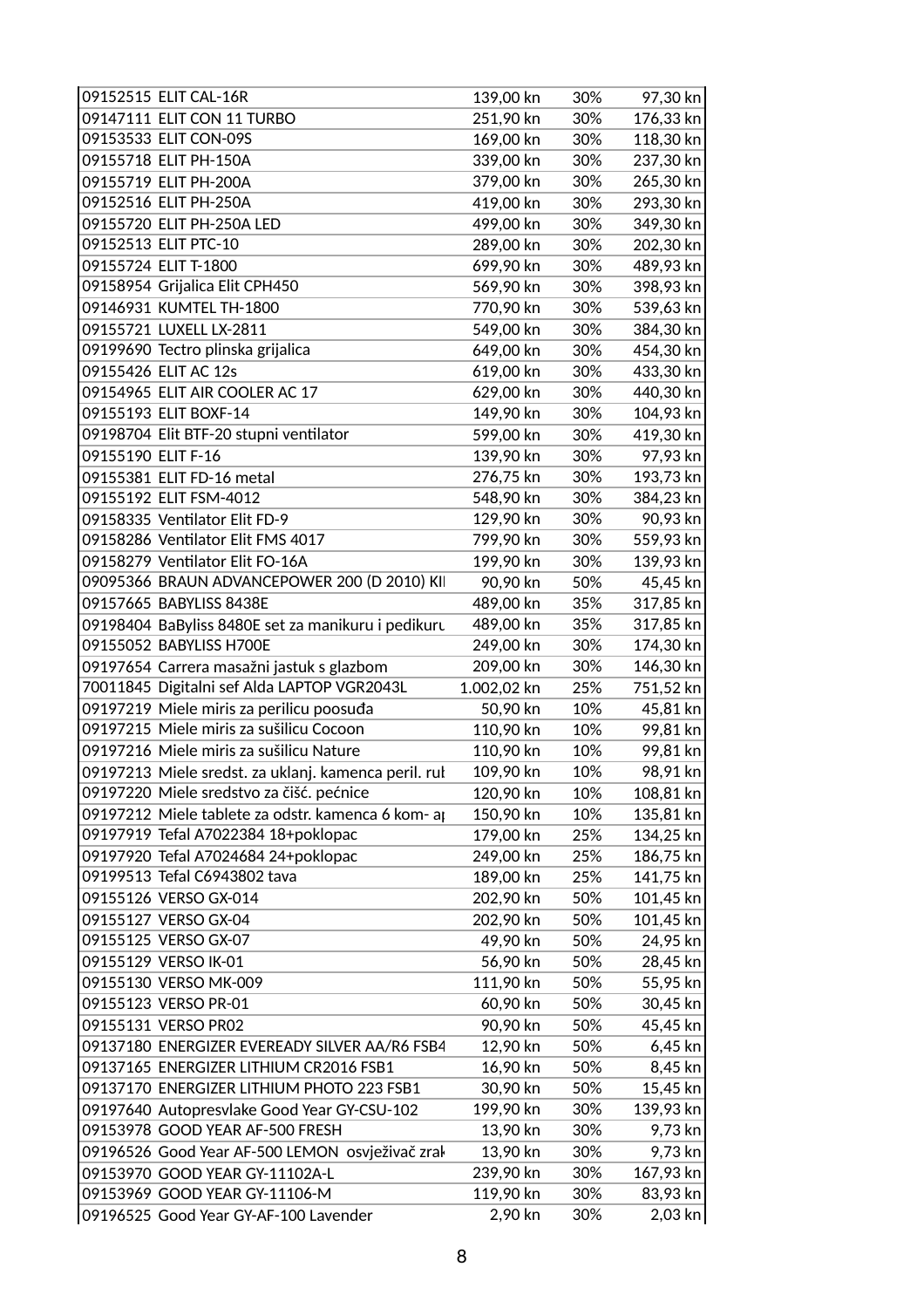| 09153976 GOOD YEAR GY-AF-100 OCEAN                 | 2,90 kn     | 30% | 2,03 kn       |
|----------------------------------------------------|-------------|-----|---------------|
| 09153975 GOOD YEAR GY-AF-100 PINE                  | 2,90 kn     | 30% | 2,03 kn       |
| 09153974 GOOD YEAR GY-AF-100 VANILLA               | 2,90 kn     | 30% | 2,03 kn       |
| 09153960 GOOD YEAR GY-AF-160                       | 24,90 kn    | 30% | 17,43 kn      |
| 09196521 Good Year GY-AF-500 Cherry                | 13,90 kn    | 30% | 9,73 kn       |
| 09153979 GOOD YEAR GY-AF-500 SPORTY                | 13,90 kn    | 30% | 9,73 kn       |
| 09153980 GOOD YEAR GY-AF-500 VANILLA               | 13,90 kn    | 30% | 9,73 kn       |
| 09153977 GOOD YEAR GY-AF-500 WILDBERRY             | 13,90 kn    | 30% | 9,73 kn       |
| 09154928 GOOD YEAR GY-AR-A24B                      | 179,90 kn   | 30% | 125,93 kn     |
| 09153962 GOOD YEAR GY-BC-1544                      | 329,90 kn   | 30% | 230,93 kn     |
| 09153972 GOOD YEAR GY-BC-400                       | 150,90 kn   | 30% | 105,63 kn     |
| 09153957 GOOD YEAR GY-CA104                        | 26,90 kn    | 30% | 18,83 kn      |
| 09153951 GOOD YEAR GY-CA105                        | 15,90 kn    | 30% | 11,13 kn      |
| 09155211 GOOD YEAR GY-CA116                        | 72,90 kn    | 30% | 51,03 kn      |
| 09153963 GOOD YEAR GY-CM-410-R                     | 120,90 kn   | 30% | 84,63 kn      |
| 09153964 GOOD YEAR GY-CMC-413C                     | 99,90 kn    | 30% | 69,93 kn      |
| 09153971 GOOD YEAR GY-CSC-225                      | 319,90 kn   | 30% | 223,93 kn     |
| 09153966 GOOD YEAR GY-CSC-6050                     | 289,90 kn   | 50% | 144,95 kn     |
| 09153965 GOOD YEAR GY-CSC-611                      | 229,90 kn   | 30% | 160,93 kn     |
| 09153961 GOOD YEAR GY-FP-2700                      | 139,90 kn   | 30% | 97,93 kn      |
| 09153954 GOOD YEAR GY-LED-5000                     | 27,90 kn    | 30% | 19,53 kn      |
| 09153955 GOOD YEAR GY-LED-5002                     | 37,90 kn    | 30% | 26,53 kn      |
| 09153942 GOOD YEAR GY-VB-8108 14"                  | 50,90 kn    | 30% | 35,63 kn      |
| 09153943 GOOD YEAR GY-VB-8108 15"                  | 50,90 kn    | 30% | 35,63 kn      |
| 09153944 GOOD YEAR GY-VB-8108 16"                  | 50,90 kn    | 30% | 35,63 kn      |
| 09153945 GOOD YEAR GY-VB-8108 18"                  | 50,90 kn    | 30% | 35,63 kn      |
| 09153946 GOOD YEAR GY-VB-8108 19"                  | 50,90 kn    | 30% | 35,63 kn      |
| 09153947 GOOD YEAR GY-VB-8108 20"                  | 50,90 kn    | 30% | 35,63 kn      |
| 09153948 GOOD YEAR GY-VB-8108 21"                  | 50,90 kn    | 30% | 35,63 kn      |
| 09153949 GOOD YEAR GY-VB-8108 22"                  | 50,90 kn    | 30% | 35,63 kn      |
| 09153950 GOOD YEAR GY-VB-8108 23"                  | 50,90 kn    | 30% | 35,63 kn      |
| 09155725 GOOD YEAR H1                              | 33,90 kn    | 30% | 23,73 kn      |
| 09153952 GOOD YEAR H4                              | 26,90 kn    | 30% | 18,83 kn      |
| 09153953 GOOD YEAR H7                              | 33,90 kn    | 30% | 23,73 kn      |
| 09196524 Good Year osvježivač zraka GY-AF-160 NEV  | 10,90 kn    | 30% | 7,63 kn       |
| 09196527 Good Year tablete za pranje stakla        | 4,90 kn     | 30% | 3,43 kn       |
| 09197645 igračka Good Year kamion GY34418B         | 149,90 kn   | 30% | 104,93 kn     |
| 09197646 igračka Good Year set auta GY60081        | 99,90 kn    | 30% | 69,93 kn      |
| 09197644 Igračke Good Year bus GY60002B            | 99,90 kn    | 30% | 69,93 kn      |
| 09197637 Kabeli za paljenje LED Good Year GY-BC-20 | 159,90 kn   | 30% | 111,93 kn     |
| 09197635 Kutija za alat Good Year GY-3936          | 49,90 kn    | 30% | 34,93 kn      |
| 09197641 Metlica brisača Good Year GY-VB-8108 24   | 49,90 kn    | 30% | 34,93 kn      |
| 09197642 Metlica brisača Good Year GY-VB-8108 26   | 49,90 kn    | 30% | 34,93 kn      |
| 09197643 Metlica brisača Good Year GY-VB-8108 28   | 49,90 kn    | 30% | 34,93 kn      |
| 09197638 Organizator za prtljažnik Good Year GY-CC | 119,90 kn   | 30% | 83,93 kn      |
| 09197639 Organizator za prtljažnik Good Year GY-CC | 89,90 kn    | 30% | 62,93 kn      |
| 09197636 Punjač Good Year GY-BC-1546               | 699,90 kn   | 30% | 489,93 kn     |
| 09153940 IGR-QUA DROCOPTER DRON                    | 879,90 kn   | 50% | 439,95 kn     |
| 09153939 IGR-TRUCK FIGHTER R/C DŽIP                | 499,90 kn   | 50% | 249,95 kn     |
| 09196611 Romobil električni ružičasti 0127257      | 599,90 kn   | 15% | 509,92 kn     |
| 09196493 Maglite ručna LED svjetiljka K3A036U red  | 81,90 kn    | 20% | 65,52 kn      |
| 09196494 Maglite ručna LED svjetiljka ML100-3015l  | 359,90 kn   | 20% | 287,92 kn     |
| 09196495 Maglite ručna LED svjetiljka ML125-35014  | 977,90 kn   | 20% | 782,32 kn     |
| 09196496 Maglite ručna LED svjetiljka RL4019U pun  | 1.317,90 kn | 20% | $1.054,32$ kn |